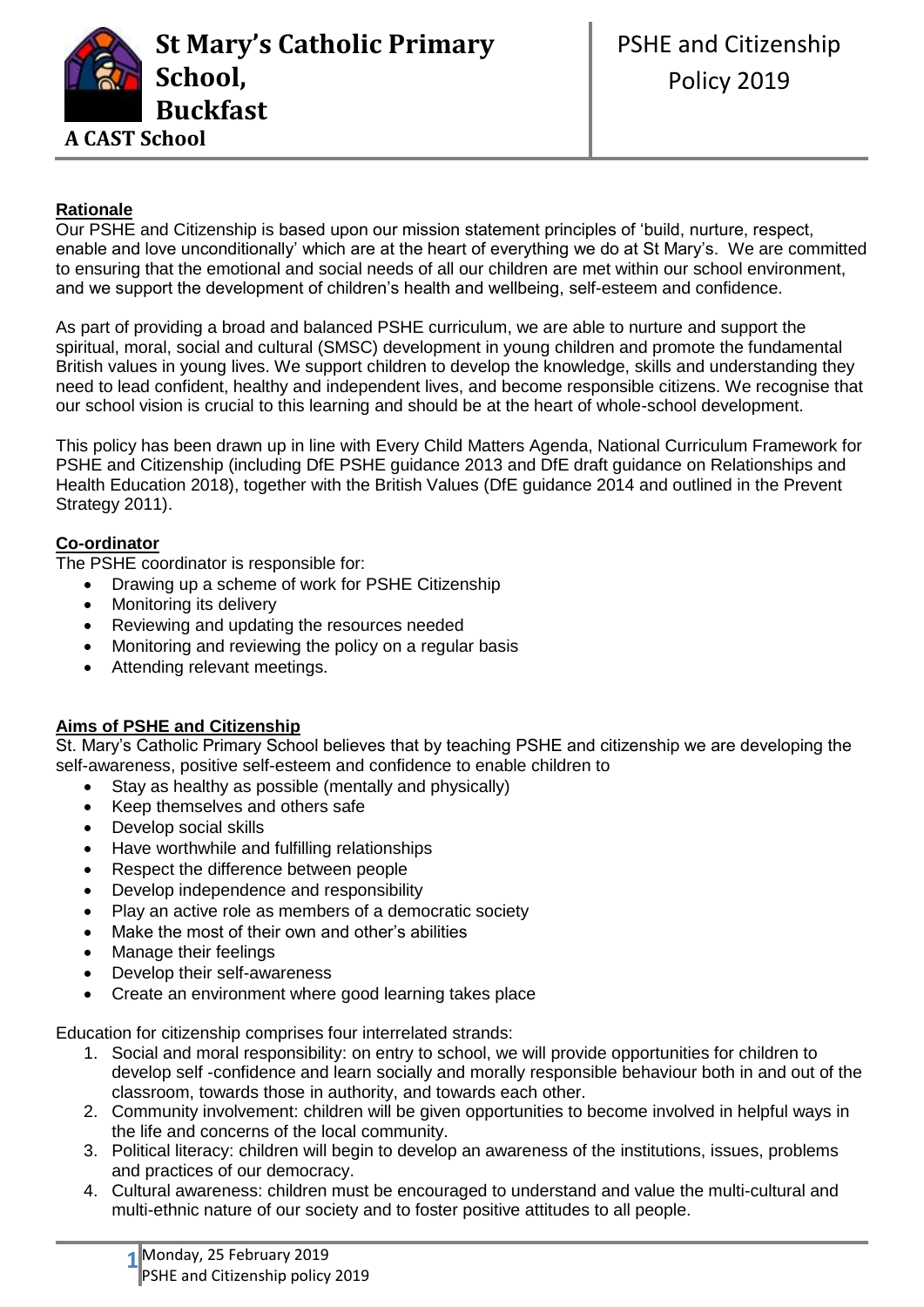# **British Values**

In guidance for maintained schools, issued by the Department for Education in November 2014, '*Promoting*  fundamental British values as part of SMSC in schools: Departmental advice for maintained schools', a list was provided that describes the understanding and knowledge expected of pupils as a result of schools promoting fundamental British values.

These are:

- an understanding of how citizens can influence decision-making through the democratic process;
- an appreciation that living under the rule of law protects individual citizens and is essential for their wellbeing and safety;
- an understanding that there is a separation of power between the executive and the judiciary, and that while some public bodies such as the police and the army can be held to account through Parliament, others such as the courts maintain independence;
- an understanding that the freedom to choose and hold other faiths and beliefs is protected in law;
- an acceptance that other people having different faiths or beliefs to oneself (or having none) should be accepted and tolerated, and should not be the cause of prejudicial or discriminatory behaviour; and
- an understanding of the importance of identifying and combatting discrimination.

At St Mary's Catholic Primary School, this knowledge and understanding is primarily taught through the PSHE and citizenship curriculum, as well as in other curriculum areas where appropriate.

#### **Implementation**

The school will adopt a whole school approach to implementing the PSHE and Citizenship curriculum, as we believe the many aspects of school life influence the children's development in these areas. This policy is linked to a number of other school policies including Mental Health, Behaviour and Discipline, Safeguarding, Relationships and Health Education, Drugs and Alcohol, Health and Safety, Equality, Tackling Extremism and Preventing Radicalisation and the school's Mission Statement. It will also reflect the ethos of the school.

#### *Foundation Stage*

We teach PSHE and Citizenship to children of Foundation age as an integral part of the topic work covered during the year. For the Foundation Stage children, we relate the PSHE and Citizenship aspects of the children's learning to the objectives set out in the Early Learning Goals (ELG's). Our teaching in PSHE and Citizenship matches the aim of developing a child's personal, emotional and social development as set out in the ELG's.

#### **Provision**

The whole school approach requires different forms of curriculum provision:

- Delivery of the 'God Matters' Programme which is underpinned by Gospel Values and the Catholic ethos of our school
- Discrete curriculum time
- Teaching 'Building Learning Power' skills across curriculum
- British Values teaching which is embedded in subjects across the curriculum
- Social and emotional sessions where needed
- Teaching PSHE and Citizenship through and in other curriculum subjects
- PSHE and Citizenship activities also taught through school events e.g. Enterprise fair, planning and delivering charity events.

#### *Discrete Provision*

This will be a separately planned time such as circle time discussions. The children should be taught:

- To recognise what they like and dislike, what is fair and unfair, and what is right and wrong
- To share opinions on things that matter to them and explain their views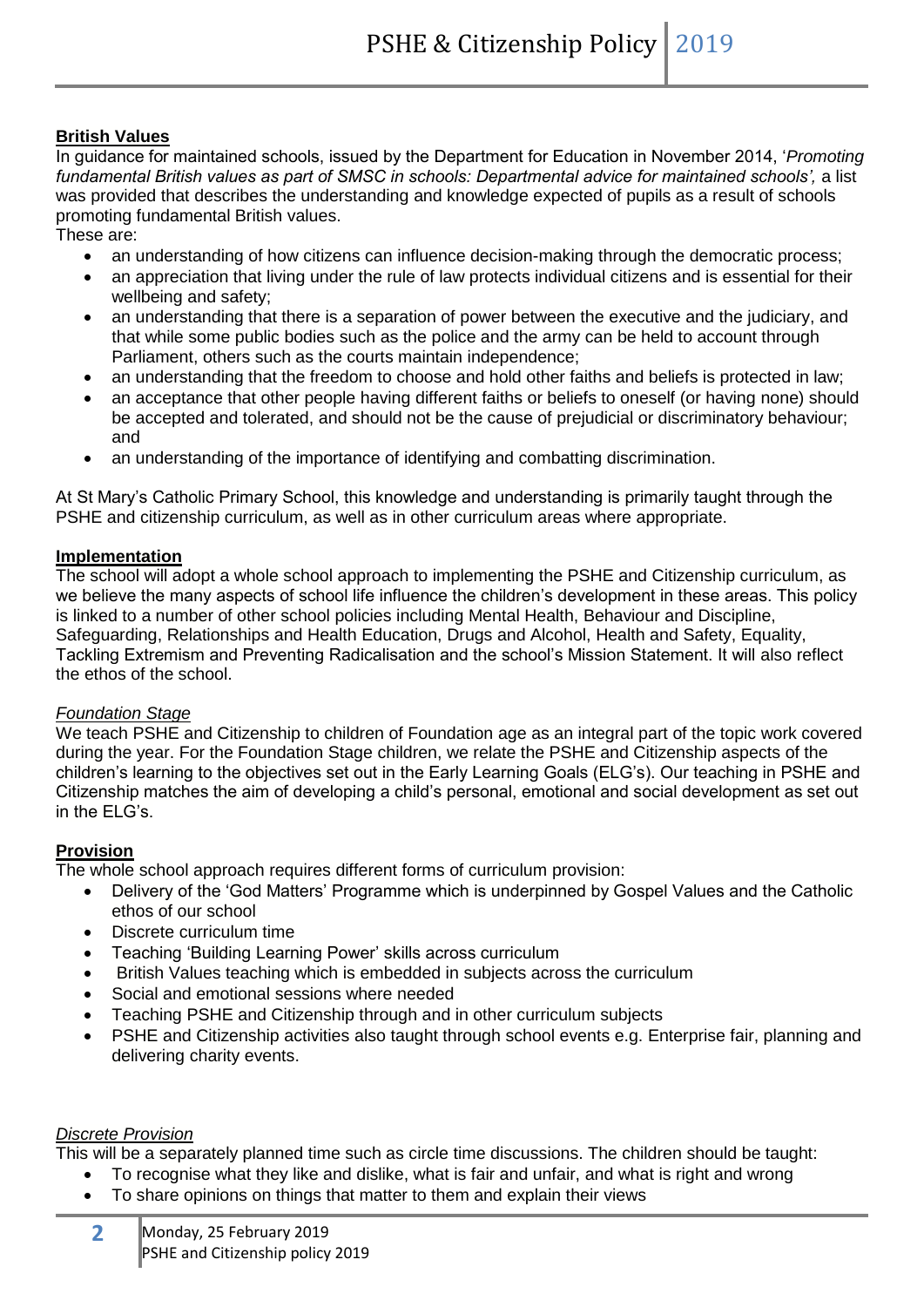- To take part in discussions with one other person and the whole class
- To take part in a simple debate and topical issues
- That they belong to various groups and communities, such as Church, family and school
- What improves and harms their local, natural and built up environments and about some of the ways people look after them
- To contribute to the life of the class and the school
- How to make simple choices that improve health and well being
- To listen to other people and play and work co-operatively
- To manage and control their feelings during conflicts and disputes
- To develop a simple understanding of democracy and the basic institutions that support it
- Why and how rules are made and enforced
- To consider how they learn
- To learn about well-being for themselves and others and the 10 key factors needed to ensure they achieve this – this will be taught through topic and through the year

Much of the above is linked to the teaching of other curriculum areas, but by having a separate time to reinforce the above skills, we will enable the children to prepare for working on school councils and other democratic bodies in the future.

#### *Teaching and Learning*

A range of strategies should be used. These include:

- Active learning
- Enquiry
- Discussion and debate.
- Participation in PSHE and Citizenship activities e.g. assemblies and visitor workshops
- Making links with curriculum topics e.g. Healthy Eating, Harvest
- Providing resources that reflect diversity and that are free from discrimination and stereotyping
- Pupil's develop their knowledge, skills and understanding by working together on:
- School based projects i.e. school's healthy tuck shop, School Council projects, developing the school grounds and outdoor learning programme.
- Making decisions i.e. what rules they would like in class and on the playground, questions about what they would like to learn about in their topic work.
- Taking responsibility and reflecting on their experiences, i.e. how to be proactive about protecting themselves and knowing where to get help if they are concerned about their welfare by participating in workshops e.g. online safety, anti-bullying, NSPCC, dog safety, health workshops, fire safety, water safety.
- Taking responsibility in school i.e. as school counselors, peer mediators, prefects, buddies for younger pupils and mental health ambassadors.
- Links with local, national and global communities, e.g. local French twinning association, link with school in Uganda, participation in the Torbay and Devon Civic Award, John Muir Award and work with the local Rotary club.
- Opportunities will be provided for visitors to come into school to share their expertise and skills and complement the work of the teacher. Visitors may include the school nurse, dentist, local fireman, doctor, priest, and voluntary organisations and charities and people from different backgrounds and cultures. Visitors to the school will be subject to checks prior to their visit, in line with the school's Tackling Extremism and Preventing Radicalisation Policy.

### **Parents**

The close relationship with parents plays a vital part within the ethos of the school. It is also particularly important in the development of PSHE and Citizenship, as differences between home backgrounds will influence the approach used by the teacher when considering the needs of individual children when planning the delivery of the curriculum.